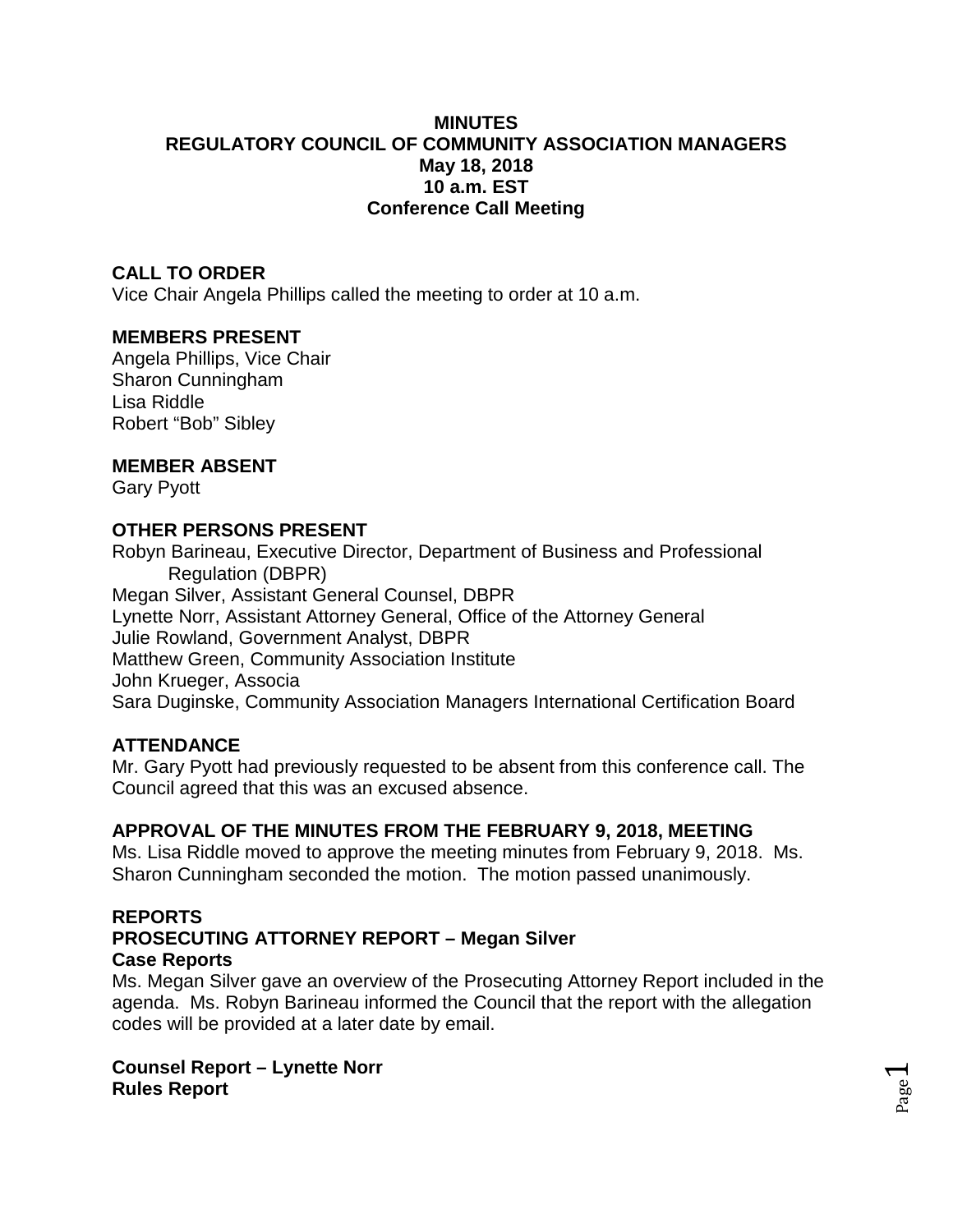Ms. Lynette Norr mentioned the report included in the agenda materials. She added that the amendment to Rule 61E14-3.001, Florida Administrative Code – Fees, related to the elimination of the duplicate license fee, is moving through the rulemaking process. The Joint Administrative Procedures Committee (JAPC) did make a comment about a portion of the rule related to the delinquent fee. JAPC indicated that the fee needed to be adjusted from \$50 to \$25 based on a legislative change to Section 455.271, Florida Statutes. After further discussion, Ms. Riddle moved to change the delinquent fee to \$25. Mr. Bob Sibley seconded the motion. The motion passed unanimously.

The Council addressed the Statement of Estimated Regulatory Costs (SERC). The Council determined that this rule amendment would not have an adverse impact on small business nor will it be likely to directly or indirectly increase regulatory costs to any entity (including government) in excess of \$200,000 in the aggregate in Florida within one year after the implementation of the rule amendment. Ms. Riddle made a motion that no SERC was necessary. Ms. Cunningham seconded the motion. The motion passed unanimously.

The Council discussed whether or not this rule amendment would constitute a minor violation. Ms. Riddle made a motion that this rule amendment would not create a minor violation. Ms. Cunningham seconded the motion. The motion passed unanimously.

Ms. Norr informed the Council that she received another letter from JAPC regarding Rule 61E14-3.002, Florida Administrative Code – Special Assessment. She reminded the Council that a similar letter was sent to her last year asking if this rule should be repealed, and the Council agreed to maintain the rule for possible future action. After additional discussion, Ms. Riddle moved to maintain the rule and have Ms. Norr send a response to JAPC informing them of such. She added that should future JAPC letters be received related to this rule situation, that she should send a similar response. Mr. Sibley seconded the motion. The motion passed unanimously.

### **Delegation of Authority**

Ms. Norr reported that it is wise to maintain a delegation of authority for all boards, councils and commissions. The Council reviewed the proposed delegation of authority provided in the agenda materials. Ms. Riddle moved to approve the proposed delegation of authority. Ms. Cunningham seconded the motion. The motion passed unanimously. Ms. Barineau asked that an original be signed by the Chair and provided to her to keep in the official Council office records.

### **Federal Trade Commission Opinion and Order**

Ms. Norr indicated that she provided this documentation for informational purposes.

### **Sunshine Law and Ethics**

Ms. Norr gave a brief overview of the Sunshine Law and ethics as they relate to being a Council member. Ms. Barineau added that complete Council member training will be provided at the November meeting.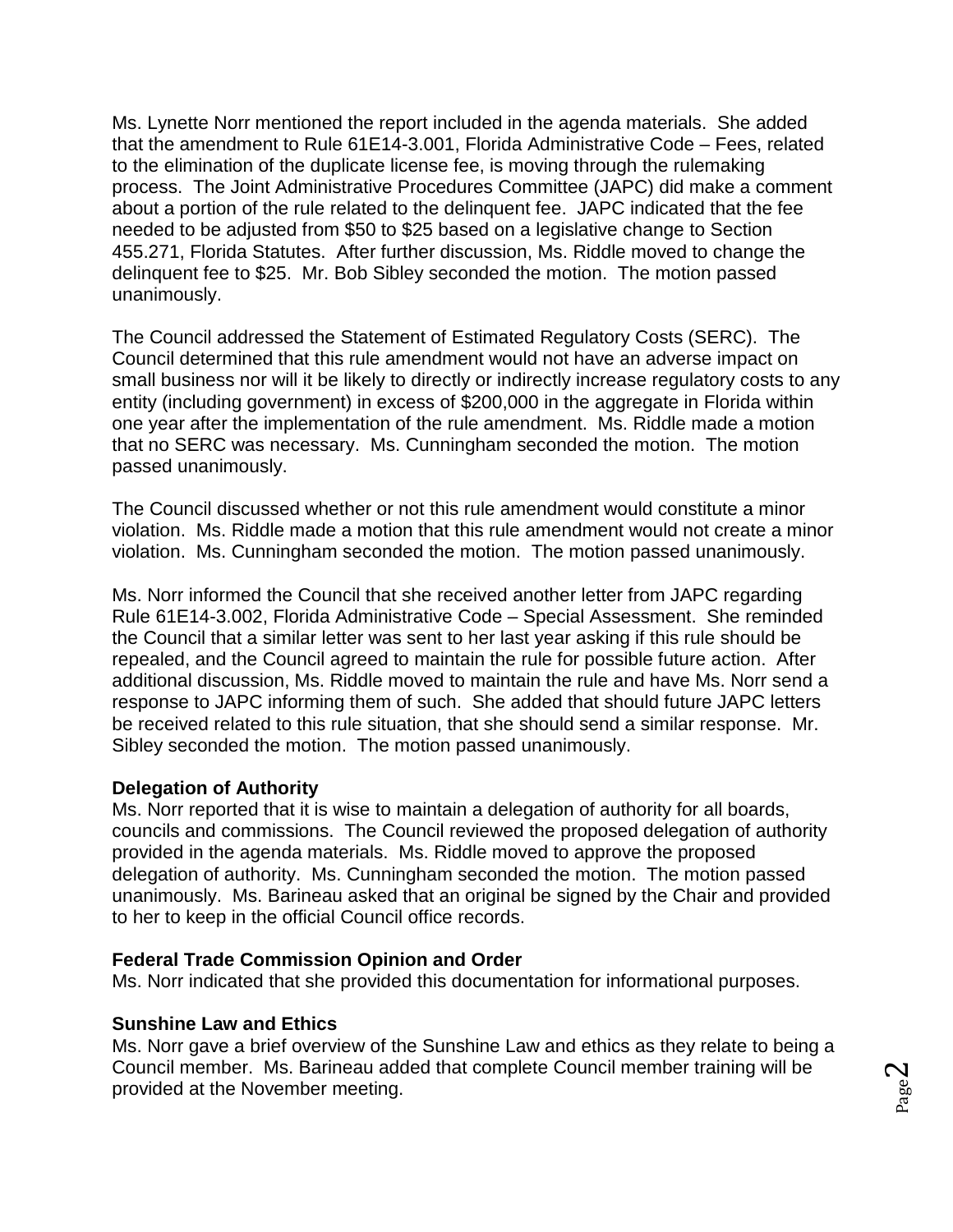# **EXECUTIVE DIRECTOR – Robyn Barineau**

### **Renewal Notice Inserts**

Ms. Barineau informed the Council that she will attend a renewal notice meeting next week as the renewal notices will be finalized, printed and mailed within the next couple of weeks. She asked for informational suggestions for inclusion on the renewal notice inserts. It was suggested that the Standards of Professional Conduct rule be included should there be sufficient space for the entire text. Ms. Barineau will research.

## **Paperless Agendas**

Ms. Barineau mentioned that she received approval for Council member laptops which were ordered and have been received. She added that there are limited capabilities on the devices. Council members will be able to download agendas, make notes on the agendas, and will have access to a current copy of the laws and rules. Vice Chair Phillips, Ms. Cunningham and Mr. Sibley requested a laptop, but Ms. Riddle declined.

## **Financial Report**

Ms. Barineau informed the Council that as of December 31, 2017, their operating account balance was (\$492k) and their unlicensed activity account balance was \$206k. She added that CAM licenses will renew September 30, 2018, so there will be a spike in revenue over the next six months.

## **Paperless Licenses**

Ms. Barineau mentioned that the paperless licensing initiative continues to progress with an anticipated go-live date of the first full week of June. She reminded the Council that all initial licenses will be paperless after that date, as will all renewed licenses.

## **Future Meeting Dates**

August 10, 2018 – Telephone conference call November 2, 2018 – Gainesville February 22, 2019 – Telephone conference call May 17, 2019 – Telephone conference call August 2, 2019 – Telephone conference call November 8, 2019 – Fernandina Beach

## **NEW BUSINESS**

Mr. Sibley mentioned Ms. Dawn Warren's service on the Regulatory Council of Community Association Managers. Ms. Barineau added that she will be missed and that she was recently appointed to the Florida Real Estate Appraisal Board.

Mr. Sibley asked about incorporating language in the rules relating to sexual harassment. After discussion, Ms. Norr agreed to research the Council's laws and rules and provide information at the next Council meeting.